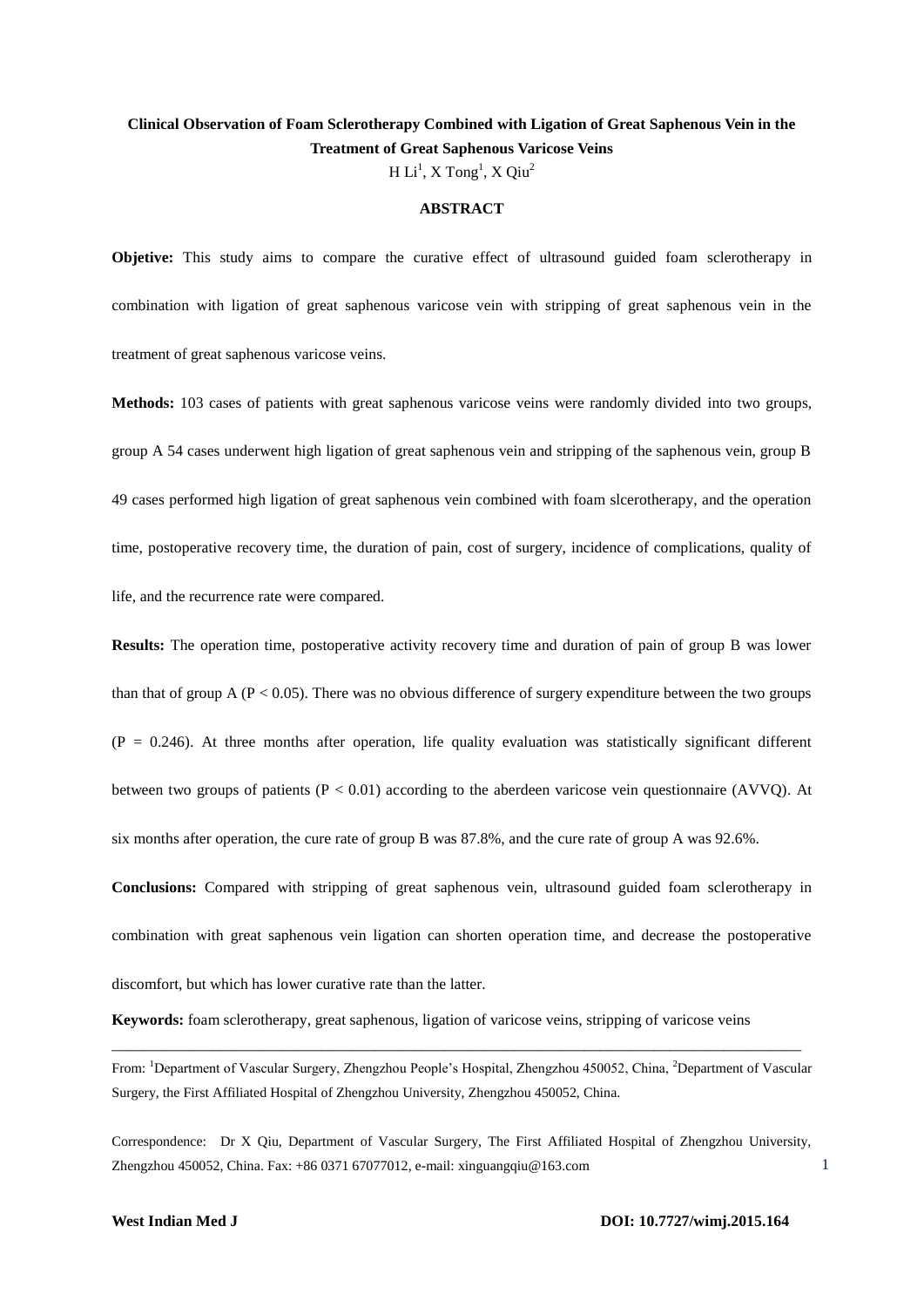# **INTRODUCTION**

Great saphenous varicose veins is very common clinical disease, long term venous sedimatation can not only cause circuitous expansion in the venous wall and produce lower extremity bilges, swelling and heaviness, but also will cause the skin pigmentation, then skin ulcer, which may seriously affect the quality of patients' life (1). Since the classic iatrotechnique described by Keller (2) 100 years ago that remove of the saphenous vein with an inverting stripping combined with division of its tributaries, this method has been continuously improved. With the deepening of the concept of minimally invasive medicine, the treatment of this disease is becoming more and more pursuit of minimally invasive, including improvement of conventional surgery, such as restrictive stripping of the great saphenous vein (GSV) trunk and pin avulsion of varicose veins under knee, and the rise of the various new technologies such as intracavity laser, sclerotherapy, radio frequency technology, and so on (3-5). Especially, it should be paid attention that, in recent years, the foam sclerotherapy showed good clinical benefit in the treatment of great saphenous varicose veins, such as little trauma, quick recovery, low medical cost (6,7), but also had the problem of high recurrence rates (8). To overcome its drawback, foam sclerotherapy carried out with combination of high ligation of GSV (7). This hybrid therapy was proved to minimize the recurrence of varicosities in the western peoples. However, patients with GSV varicosities in China always present more serious manifestations, such as more varicose briquettes and more complications. Therefore, compared to traditional venous stripping, whether will the hybrid therapy have more clinical benefits? This paper designed a prospective randomized controlled trial to answer the question.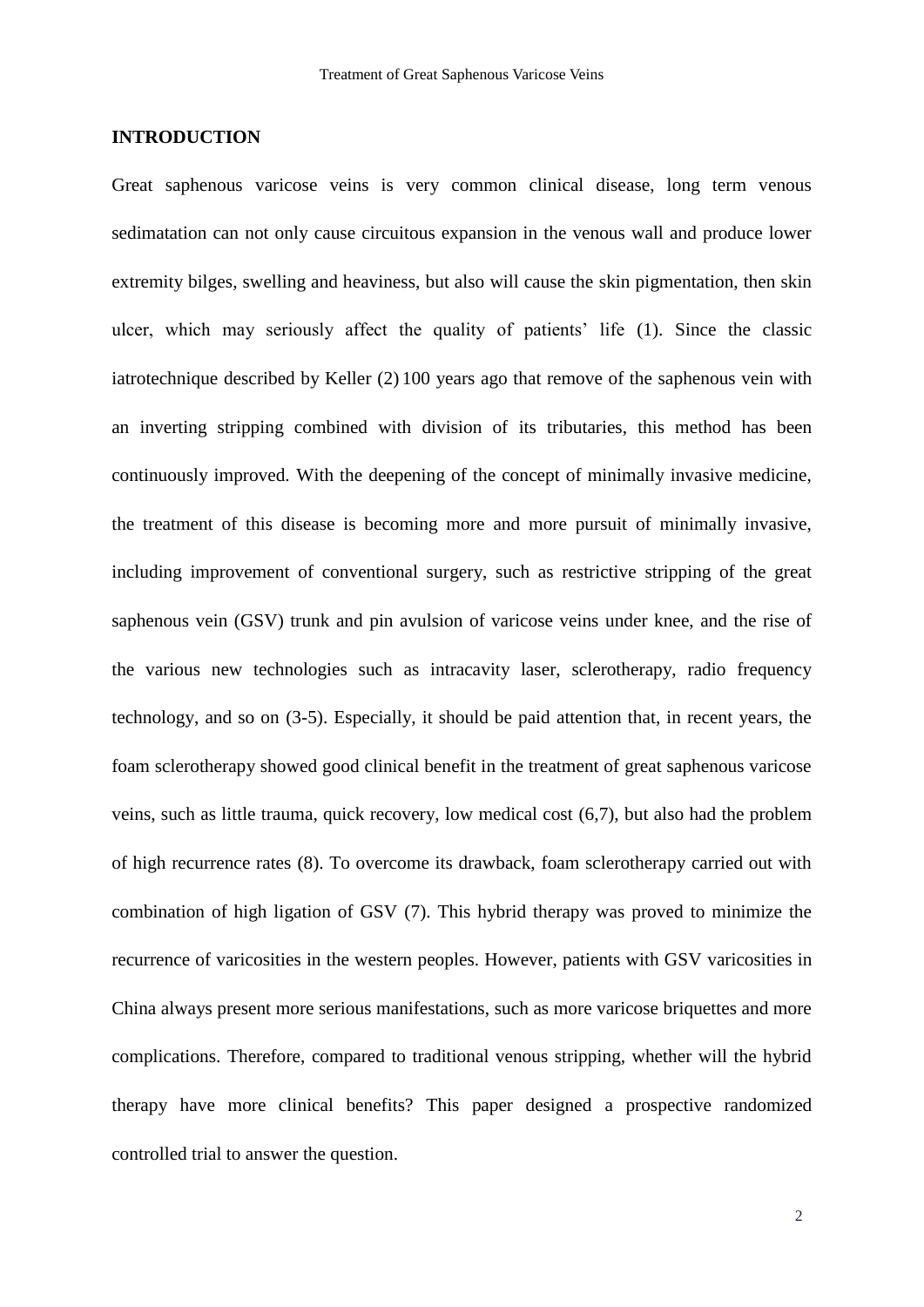#### **MATERIALS AND METHODS**

#### **General information**

From January 2010 to July 2010, patients with simple great saphenous varicose veins (SSVV) in vascular surgery of our hospital were included, and which performance were limb bilges, swollen, circuitous and expansion of great saphenous vein running area, even forming mass, sometimes appearing limb edema, apparently during erect. All of the patients had not been treated before. According to treatment method, the patients were randomly divided into group A and group B; group A included 54 cases of patients, 30 cases of male, 24 cases female, aged 37-75 (mean 49.6 + / - 3.8 years), the course of  $5 \sim 34$  years (average 16.3 + / - 2.7 years), 33 cases of unilateral limbs, 21 cases of bilateral lower extremities, which were performed high ligation of great saphenous vein combined with great saphenous stripping operation; group B included 49 cases patients, 31 cases of male, 18 cases of female, aged 27 ~ 77 (mean  $52.3 + / - 4.2$  years), the course of  $2 \sim 29$  years (mean  $13.2 + / - 3.3$  years), 23 cases of unilateral limb, 26 cases of bilateral lower limb, which were performed high ligation of great saphenous vein combined with form sclerotherapy. There was no statistical difference in terms of gender, age, medical history, and patients' condition between the two groups of the patients ( $P > 0.05$ ), which were comparable, and all were confirmed of no lower extremity unobstructed and reflux by preoperative ultrasonic B examination. This study was conducted in accordance with the declaration of Helsinki. This study was conducted with approval from the Ethics Committee of Zhengzhou University. Written informed consent was obtained from all participants.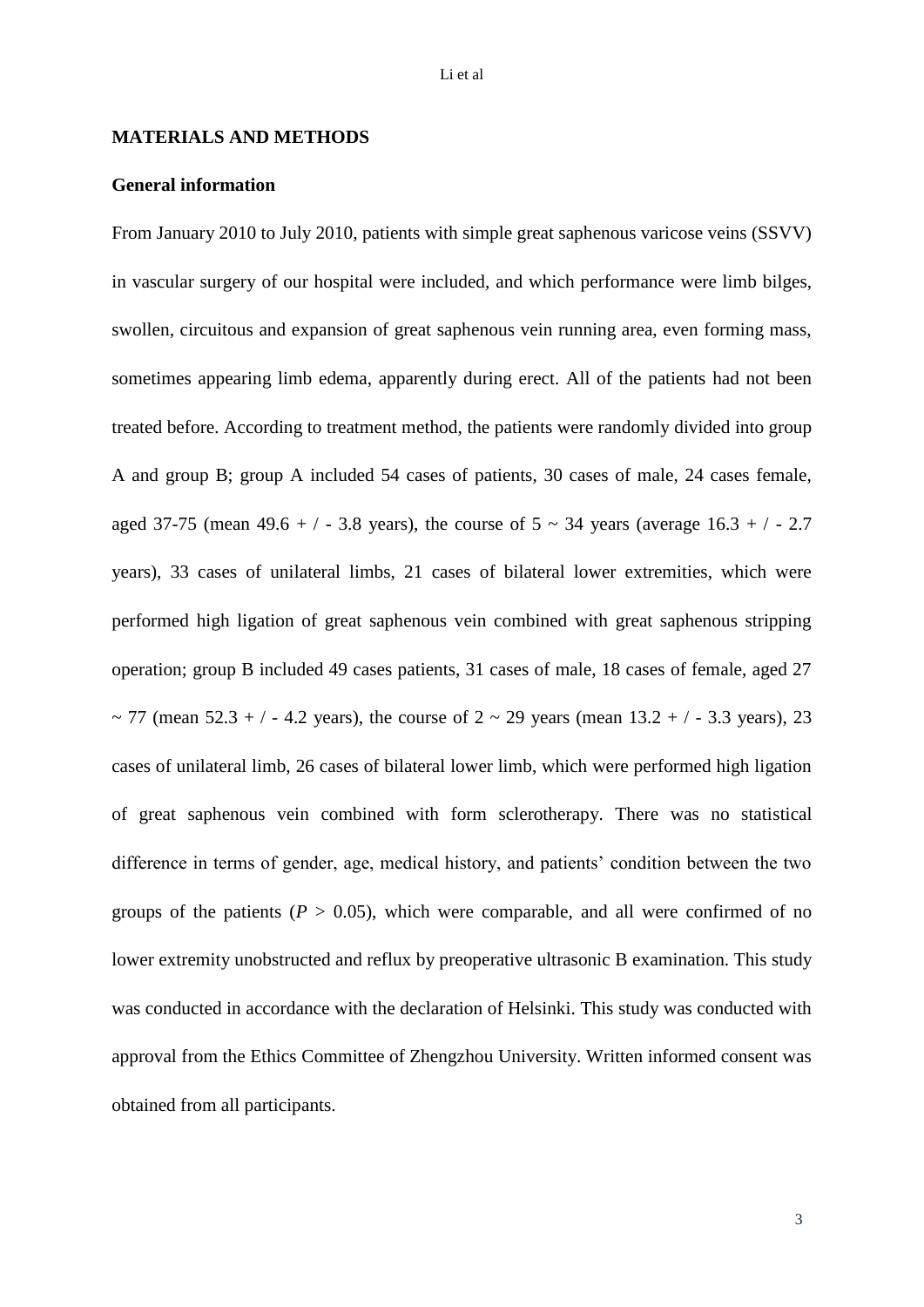#### **Operation time**

The patient's leg and groin were prepped with aqueous povidone iodine and draped with the entire leg exposed from above the groin to just above the ankle. After groin dissection, division of tributaries and flush ligation of the sapheno-femoral junction (SFJ), the GSV was divided and canulated distally using a 5 Fr angiography catheter at a point approximately 10cm distal to the knee. Ultrasound imaging (Sonosite 180®, Sonosite Inc, Bothell, WA, USA) was used to position the catheter and subsequently to guide tumescent infiltration of local anaesthetic (40mls 0.5% Bupivacaine with adrenaline diluted in 500ml of 0.9% Saline solution) along the length of the GSV/catheter. This achieved the dual effect of compressing the vein and decreasing its capacity as well as post operative analgesia.

High ligation of great saphenous combined with great saphenous stripping (group A): The running of varicose vein and serious lesion area was marked preoperatively; after skin preparation, dissection of groin, division of the trunk and tributaries of the great saphenous, dual high ligation and incision of the trunk of the great saphenous was performed at 0.5cm to the saphenous-femoral joint; making a 1cm incision 1-2cm upper to the malleolous, the proximal vein was dissected; a metal stripper being inserted into the proximal vessel cavity, passing through the root of the dissected great saphenous, slowly dragging from top to bottom, the great sapheneous was stripped off. At the same time, the great sapheneous was compressed for five minutes to make the wall of vein closure; the disperse crural varicose was performed pin stripping.

High ligation of great saphenous combined with foam sclerotherapy (group B). Preparation of the foam: 2ml 1% Lauromacrogol injection (Shanxi Tianyu Pharmaceutical co.,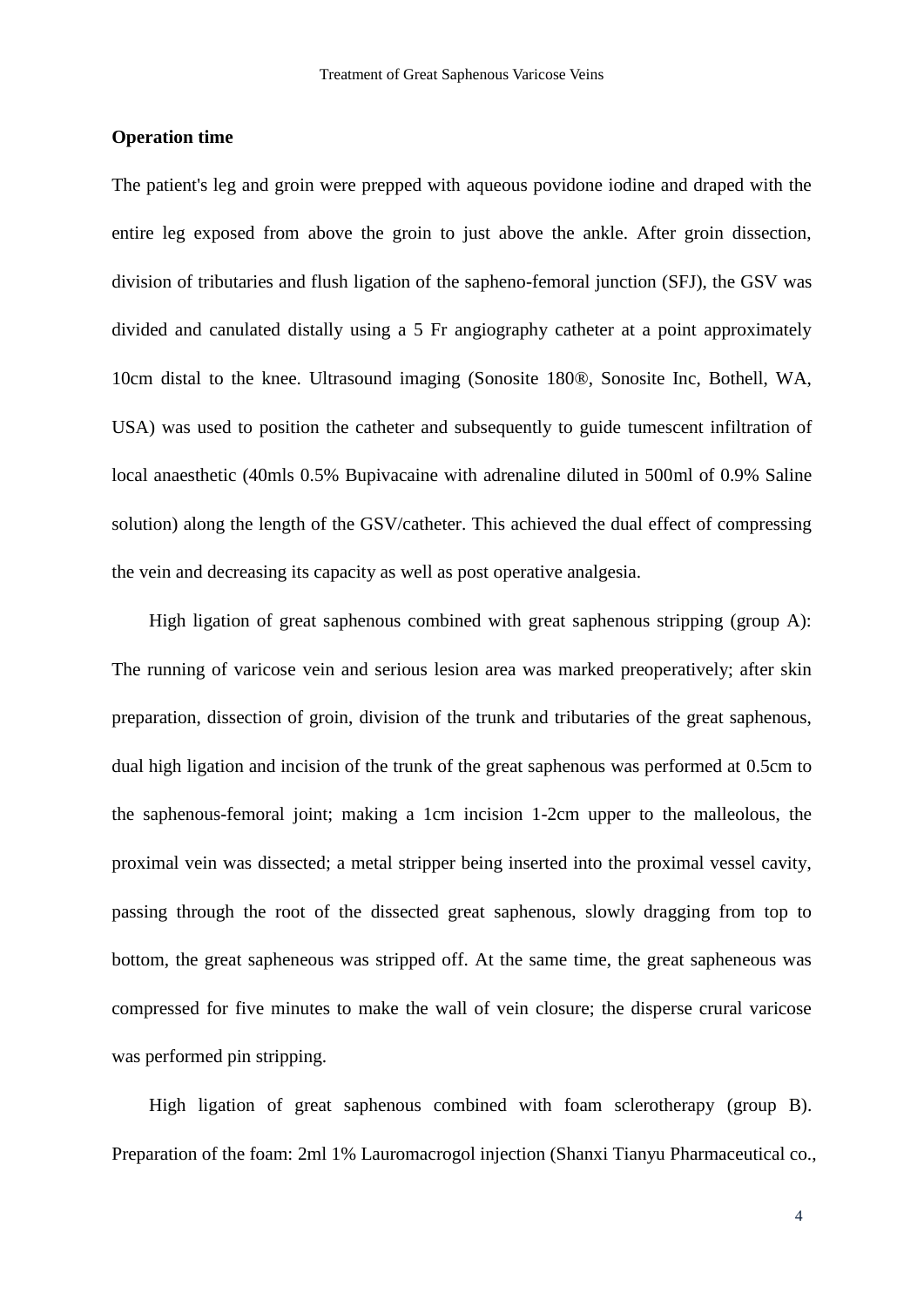LTD) was fully mixed into 10ml sclerosing foam with 8ml air or  $CO<sub>2</sub>$  for immediate (Tessari method) usage, which should be homogeneous, sticky, and no visible single bubble.

# **Operation procedure**

After ligation of the sapheneous-femoral valve, 6ml sclerosing foam was injected to proximal great sapheneous with10ml syringe, and with slowing injection of sclerosing foam, it was visible the blue color blood in the varicose vein gradually regressing with the entering of the foam. If necessary, the varicose vein should be slowly massaged and the medium varicose vein would turn into sclerosing cord within 2 min pressure; the residual trunk without sclerosing foam should apply injection of the sclerosing foam after incision, at the same time, any perforating veins were protected under ultrasound to prevent foam entering the deep venous system.

#### **Anesthesia**

All participants were performed general anesthesia, elevated limbs, and applied compression bangdage dress after surgery, which were changed for elastic stocking after 24 hours, and all patients were encouraged early ambulation.

#### **Postoperative treatment**

All patients were followed up 3 months and 6 months post-operatively. The follow-up included history, physical examination and color duplex venous ultrasound. History and physical examination were aimed at detecting any complication. All patients with residual

5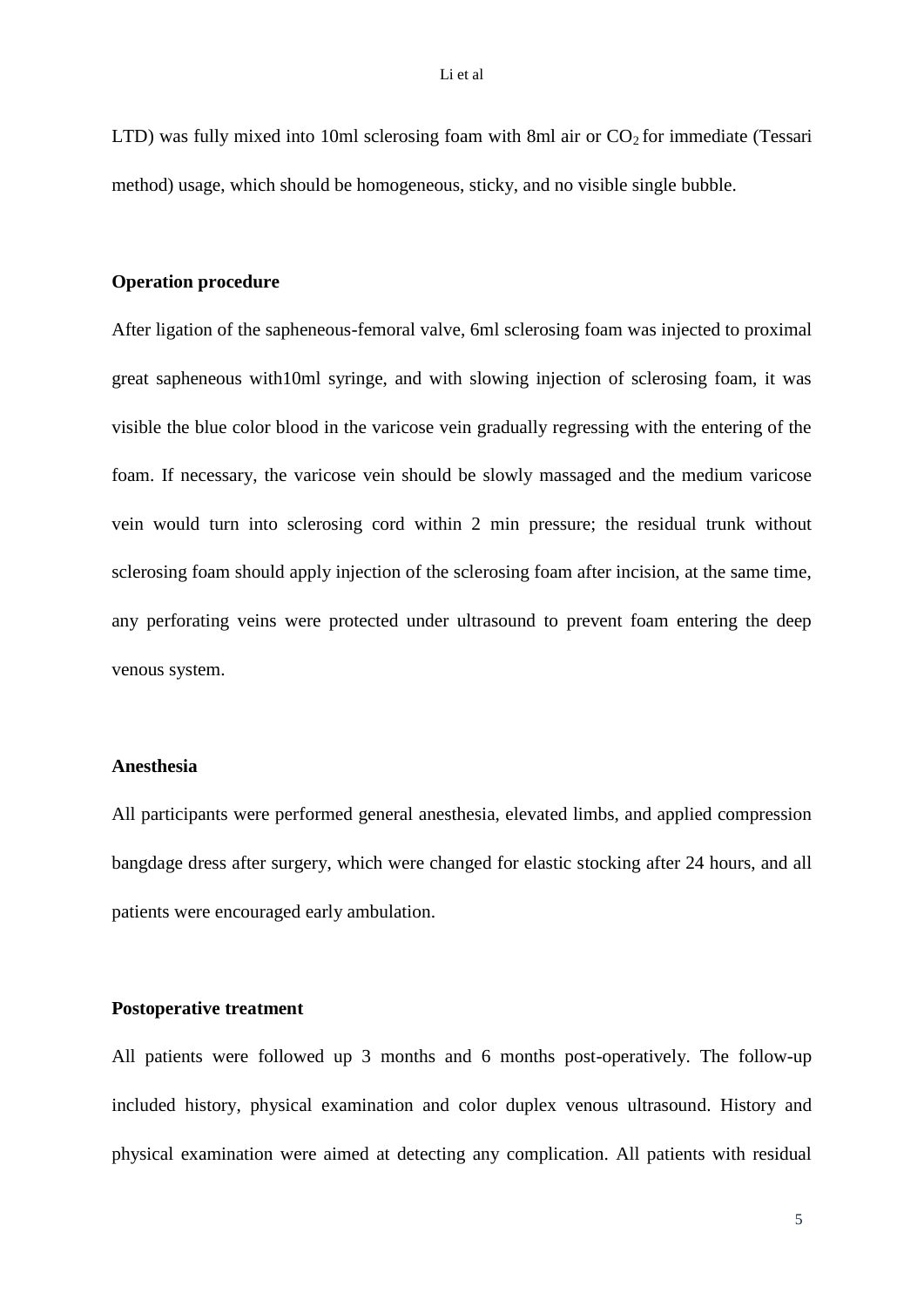varicose in both groups received additional foam sclerotherapy treatment. The follow-up evaluation at 3 months included classification using the CEAP systems and the completion of the AVVQ.

#### **Statistic analysis**

Using SPSS18.0 statistical software, the measurement data were expressed as mean  $\pm$ standard deviation, which were compared with t-test, and the enumeration data were compared with the exact probability method and rank-sum test.  $P \leq 0.05$  was taken as statistically significant.

# **RESULTS**

#### **Operation time**

As shown in table, the operation time of group A was 42-105 minutes, of group B was 25-60 minutes, which had significant difference  $(P < 0.01)$ .

# **Length of time recovery normal physical activity**

As shown in table 1, group A and group B respectively recovery normal physical activity at 4-15 days, and 3-7 days after operation, which had significantly difference.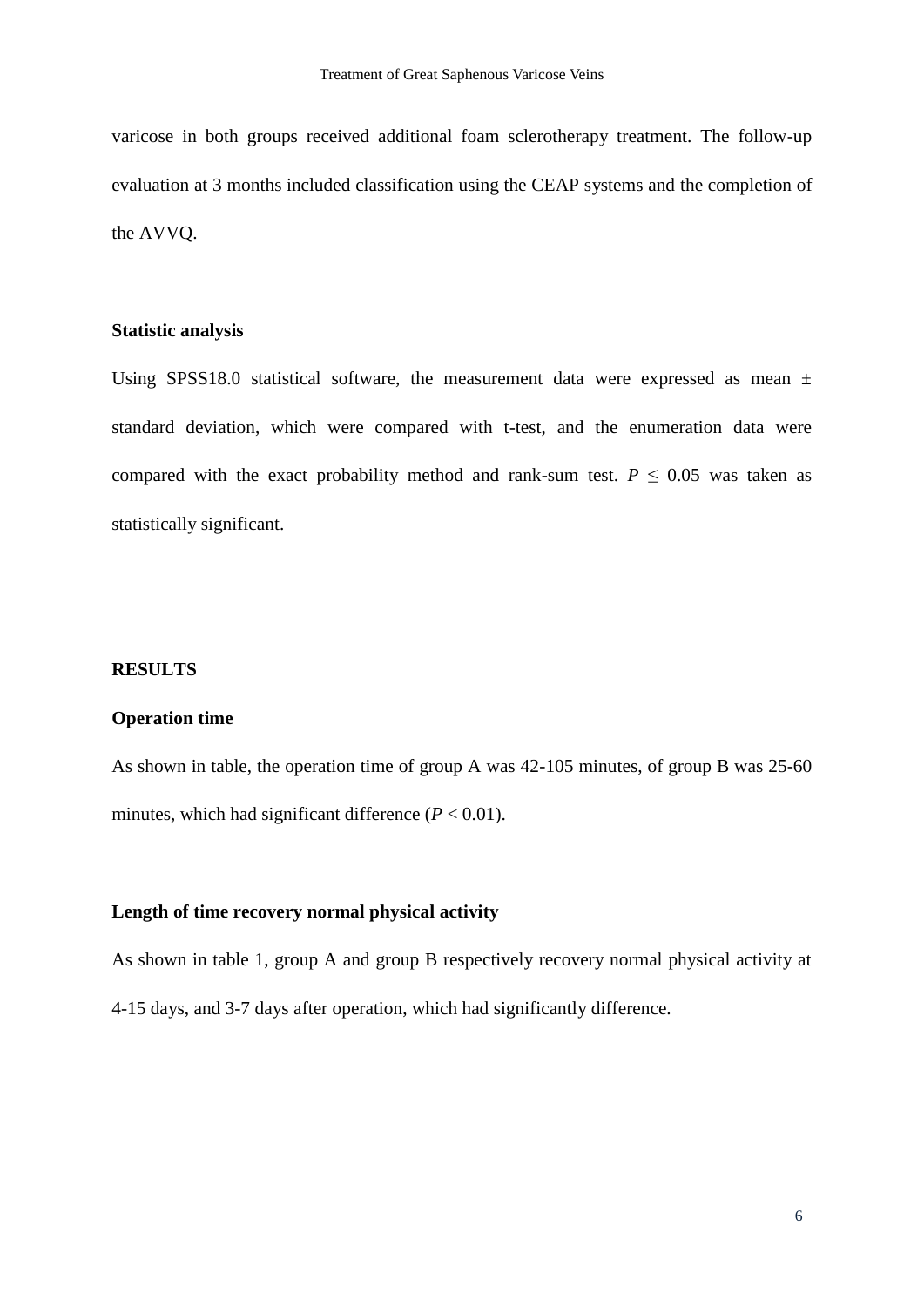#### **The postoperative pain**

As shown in table 3, 67.3% (33/49) patients of group B didn't taken analgesic medicines, while only 18.5% (10/54) patients of group A didn't taken analgesic medicines, 42.6% (23/54) occasionally took analgesic medicines (no more than 3 times), and 38.9% (21/54) ever took the analgesic medicines more than 3 times. There was significant difference between the two groups.

#### **Incidence of complications**

As shown in table 1, there were 10 cases of group A patients and 8 cases of group B patients occurred the complications, and the detail was shown in table 2. There was no deep vein thrombosis, pulmonary and cutaneous necrosis in both groups.

#### **Expenditure of the hospitalization**

As shown in table 1, the expenditure of hospitalization of group A was 3524-4289 yuan (mean 4025 yuan), and of group B was 3396-4578 yuan (mean 3978 yuan), which has significant difference  $(P = 0.246)$ .

# **Follow up**

All patients completed the AVVQ for evaluating the influence of the treatment on the patients' life quality. A surgeon and a vascular surgical nurse observed the complications of the patients. After treatment, all the limb varicose veins, acid biges, edema, fatigue of the two groups' patients disappeared. 3 months after operation, AVVQ life quality evaluation showed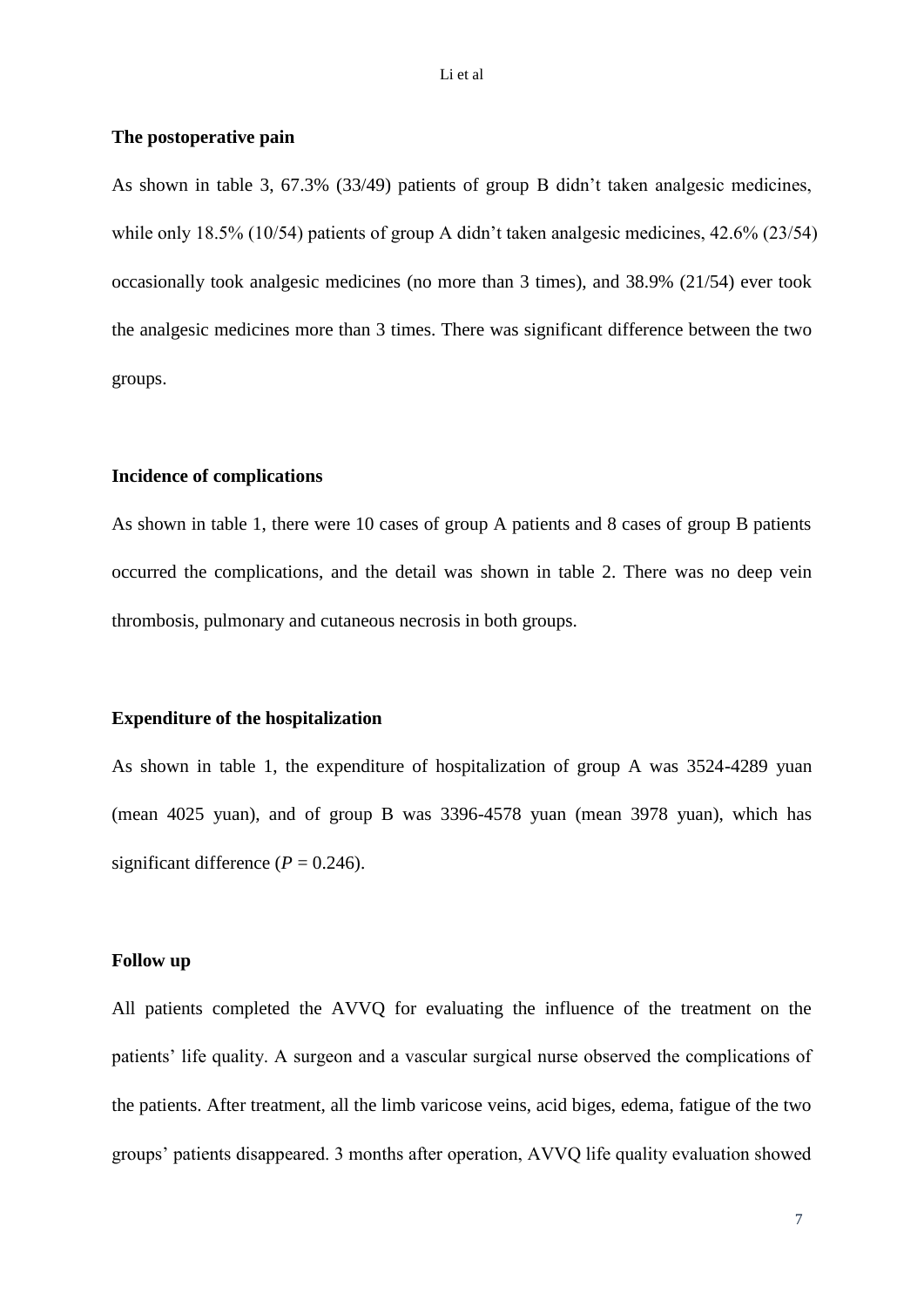that group A decreased from 23.5 to 12.3 (40%), group B decreased from 15.4 to 9.2 (43%), and there was significant difference between the two groups  $(P < 0.01)$ . The ultrasound assessment of the great sapheneous showed that, 3 months after operation, there were 4 patients of group A and 5 patients of group B who need further sclerotherapy for completely obliteration of the great sapheneous. 6 months after operation, 4 cases (7.4%) in group A had not been completely cured, with the cure rate of 92.6%, and 6 cases (12.2%) need the sclerotheray once again, with the cure rate of 87.8%.

# **DISCUSSION**

The previous evidence-based medicine considered that the surgery is the first choice for treating the great saphenous varicose vein (8,9). Limit avulsion of the trunk of the great sapheneous is the improvement of the traditional operation, which may reduce the injury of saphenous nerve during the long segment stripping of the saphenous vein. But this method still has relative great trauma, especially when the varicose vein is of large range and deep, the stripper is difficult to insert and strip, so as to prolong the operation time and increase the complexity of the operation (10). And, after stripping, the hematocele in the tissue space, even tissue injury may be caused, which is the important reason of postoperative leg pain or discomfort, and may cause the average hospitalization relative long (11,12). Therefore, the traditional surgery is challenged by a variety of minimally invasive technology.

Sclerotherapy, that is to inject the chemical sclerosing agent to make intracutaneous, subcutaneous, and (or) intra-fascial varicose vein, and infra-fascial varicose vein of the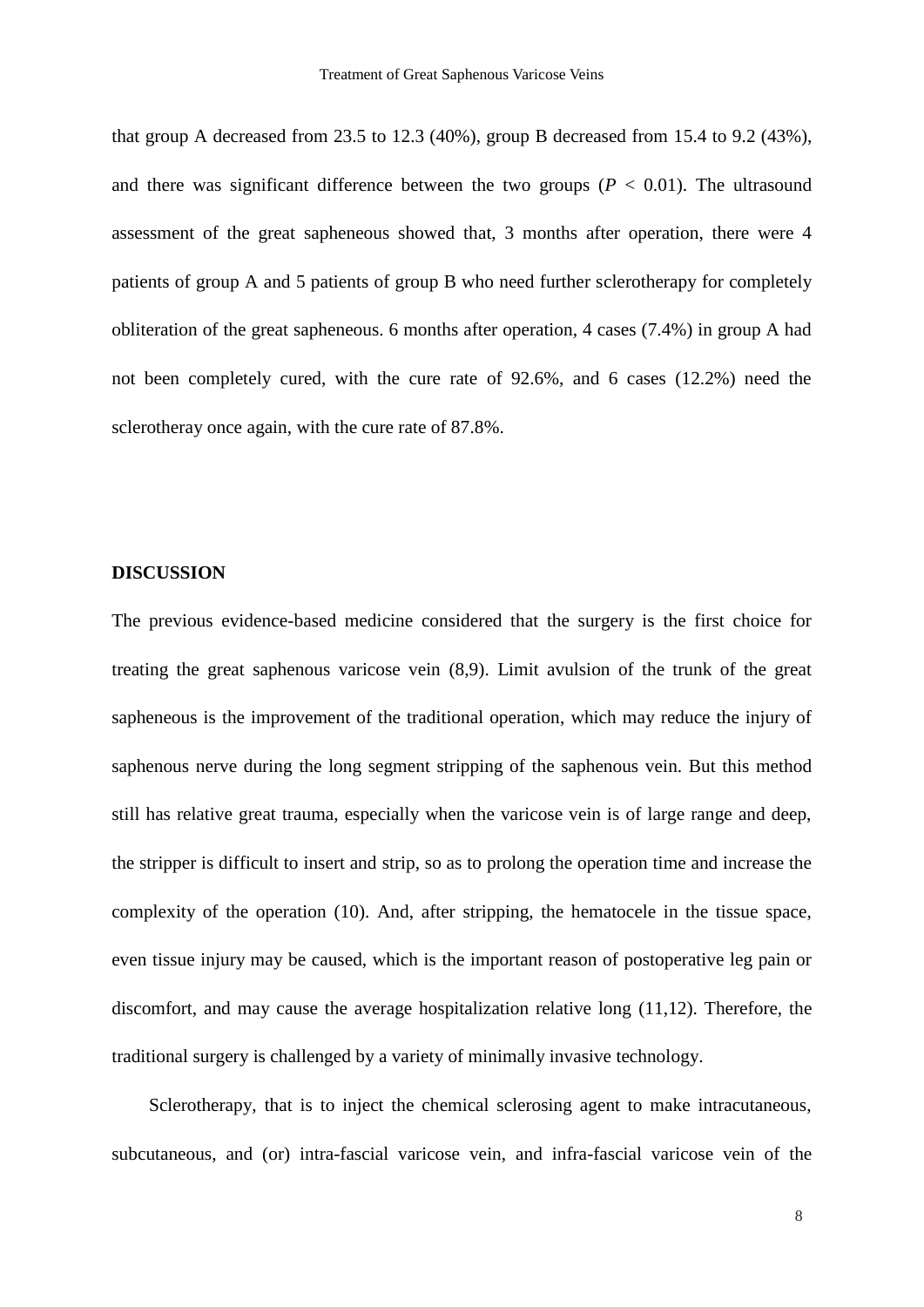#### Li et al

veneous malformation patients develop the venous wall secondary inflammation. At the same time, which is local compressed, after a period of time, the granulation tissue, and secondary fibrosis may form, and grow in the collapse vein lumen, then eventually forming fibrous stripes, as to achieve the aim of treatment the varicose vein (13,14). But the previous liquid sclerosing agents had not been used for large dosage, side effects, and high recurrence rate, which had been replaced by wide used foam sclerosing agent.

The principle of the foam slerosing agent is to mix the denaturant (sclerosing agent) with proper amount of gas, to generate the micro-foam to be injected into the varicose vein. Because the vein itself exists reflux, and the gas foam has certain air embolism, it makes the gas foam being difficult to move into the deep vein with the blood flow in the varicose vein, and the sclerosing agent can cause the endothelial cells damage, vasospasm, formation of mural thrombus, vascular closure, eventually formation of fibrous cord and gradually soften (15-17). The mixture of the gas itself may reduce the dosage of the destructive sclerosing agent and increase the contact area of the sclerosing agent with the vessel wall (18), while ultrasound guided sclerotherapy enable the injection more safe and accurate, and reduce the complication. The safety and accuracy of this method has been recognized in the Second European Foam Sclerotherapy Coordination Meeting (19).

Compared with the traditional stripping method, the foam sclerotherapy has the advantages of shortened operation time and postoperative hospital stay, reduced pain, effective and cosmetic function. The main disadvantages the foam sclerotherapy are in need of closely follow up and repeated injection due the relatively high recurrence rate (20,21). Bountouroglou *et al* proposed that the combination of the traditional surgery and the foam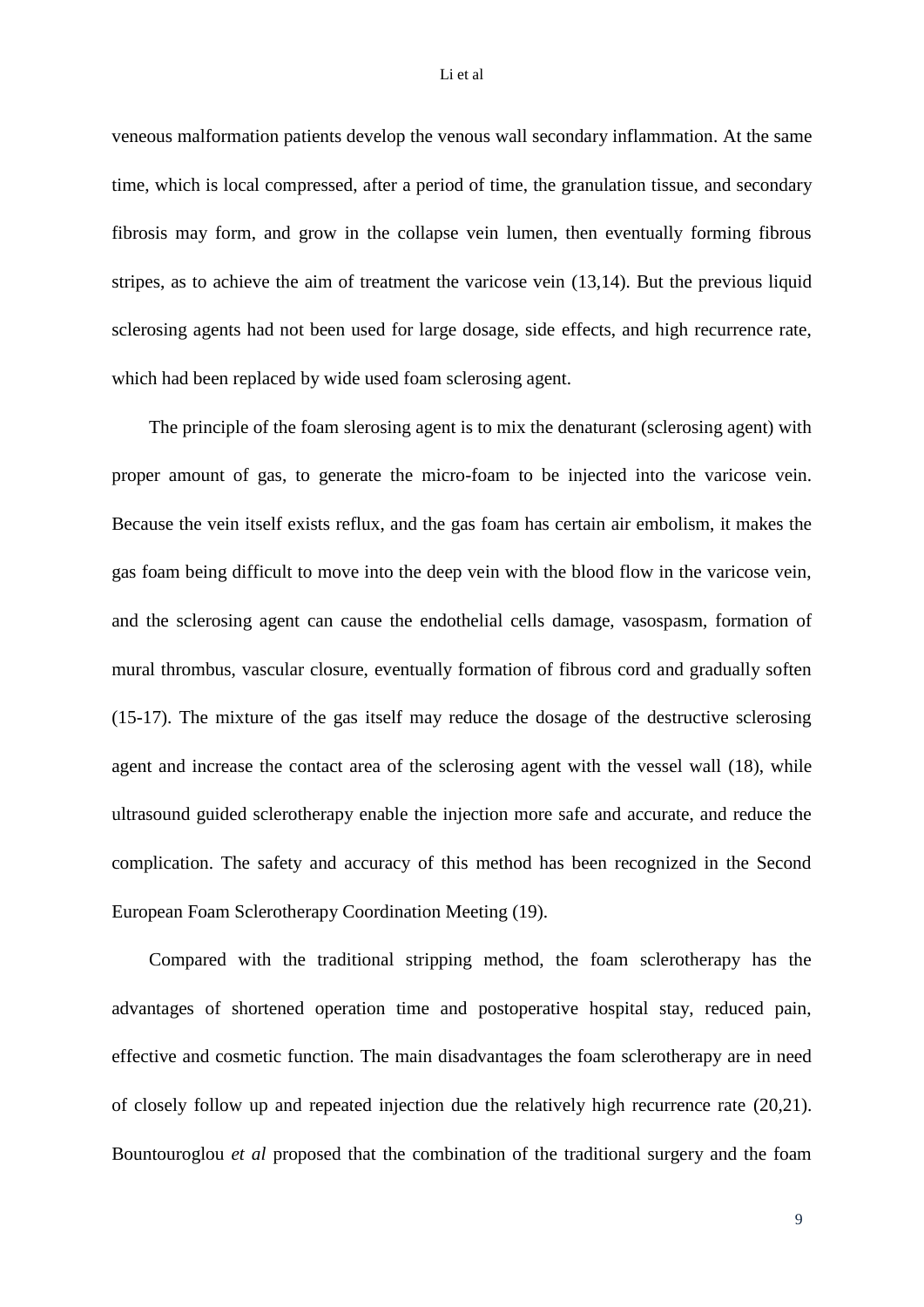sclerotherapy, and the ligation of the great saphenous can reduce the recurrence rate of the varicose vein in the maximum extent (7), because it is the main reflux point of the low extremity veins.

This study showed that high ligation of great saphenous combined with the foam sclerotherapy (group B) had obviously shortened operation time than the high ligation of great saphenous combined with great saphenous stripping (group A), which was consist with the previous studies. Meanwhile, the former showed obviously earlier recovery normal physical activity, and had less patients in need of postoperative analgesics than the latter, and which had small incision for cosmetic effect. This is due to that the high ligation of great saphenous combined with the great saphenous stripping need multiple incisions and multiple stripping the trunk to complete the operation, has large intraoperative blood loss, big trauma, long recovery time and more obvious postoperative pain. The shortened operation time may further shorten the length of hospital stay. There was significantly difference between the two groups. The analysis of life quality showed that, compared with the stripping group, the high ligation of great sapheneous combined with the foam slcerotherapy obviously reduced the postoperative discomfort.

The expenditure of operation of foam sclerotherapy group patients also was lower than the stripping group, although there was no significant statistic difference. The complications of the two groups' patients both were less, and there was no serious complication. It is similar with other research that the occlusion rates of the two groups were same, but the AVVQ classification of the foam sclerotherapy group obviously reduced, suggesting that the high ligation of the great sapheneous combined with the foam slerotherapy have the advantages of

10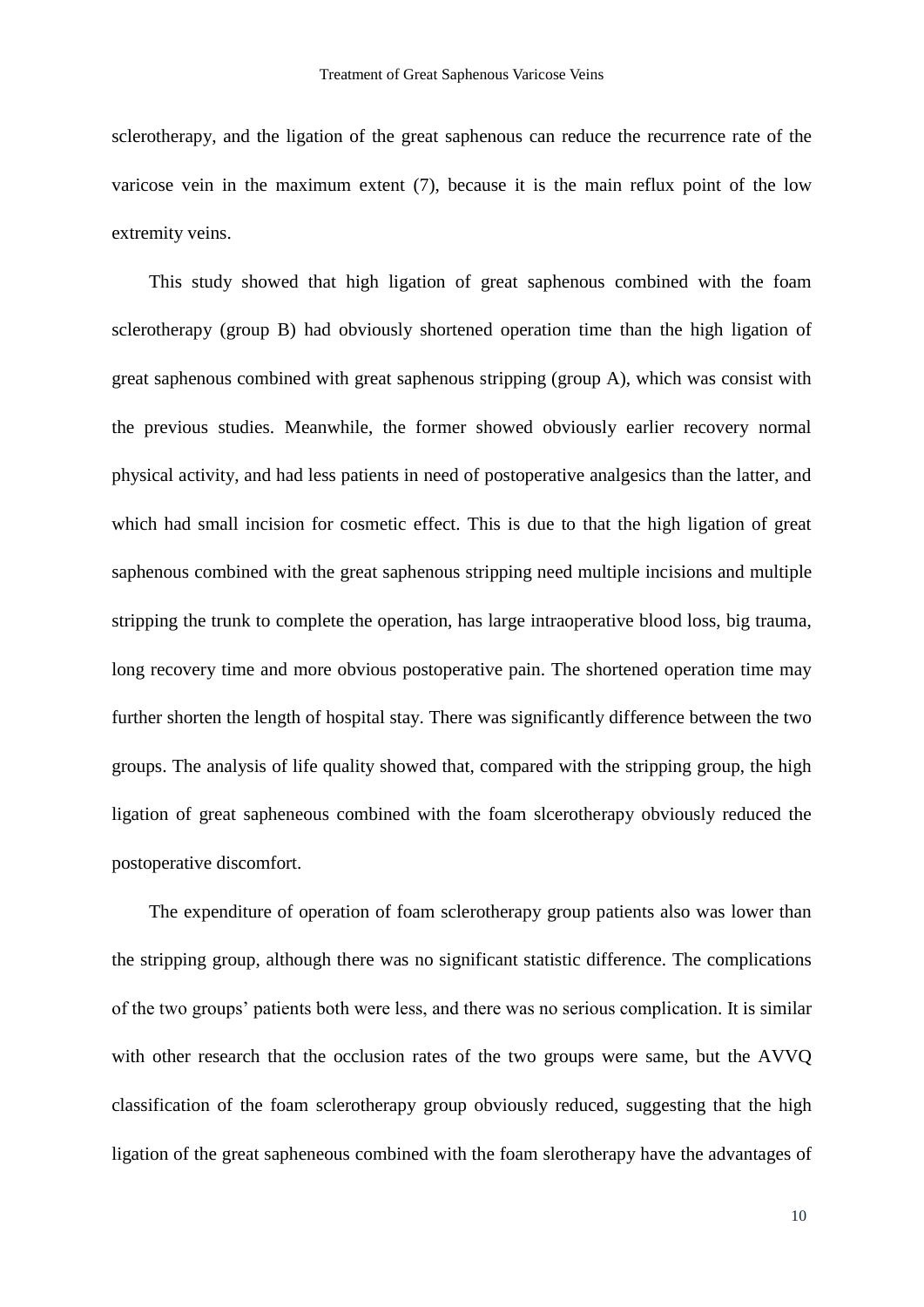exact curative effect, simple operation, less trauma, slight pain, less complication, and quick recovery, which have excellent clinic prospect and can be used as a update treatment method for varicose vein.

However, for the patients with large varicose briquettes and (or) sever complications, such as extensive pigmentation and ulcers, this hybrid procedure should be carefully applied, because the varicose veins tend to be sclerosed, and the sclerosing foam is easier to penetrate into the subcutaneous tissues and exacerbate the skin changes. In our study, 2 cases were observed exacerbated complications after the foam sclerotherapy.

To sum up, high ligation of great sapheneous combined with foam sclerotheray is a kind of new treatment technology, which can shorten the operation time, reduce intraoperation bleeding, shorten the postoperative recovery, and reduce the operation expenditure.

# **Conflict of interest**

All authors have no conflict of interest regarding this paper.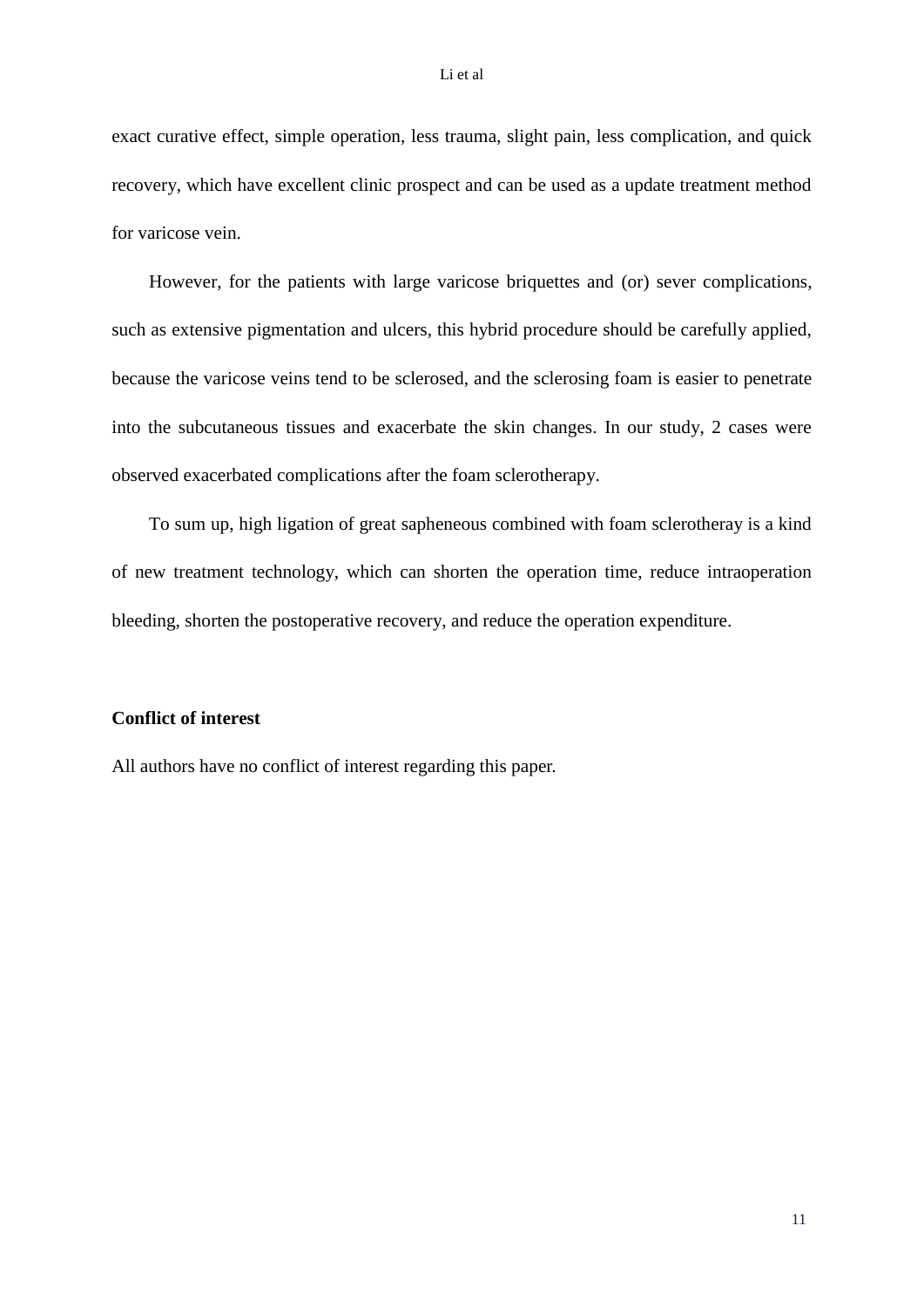#### **REFERENCES**

- 1. Gloviczki P, Comerota AJ, Dalsing MC, Eklof BG, Gillespie DL, Gloviczki ML, et al. The care of patients with varicose veins and associated chronic venous diseases: clinical practice guidelines of the Society for Vascular Surgery and the American Venous Forum. J Vasc Surg 2011; **53:** 2S-48S.
- 2. Keller W. A new method of extirpating the internal saphenous and other similar veins in varicose conditions. A preliminary report. NY Med J 1905; **2:** 385-6.
- 3. Park JY, Galimzahn A, Park HS, Yoo YS, Lee T. Midterm results of radiofrequency ablation for incompetent small saphenous vein in terms of recanalization and sural neuritis. Dermatol Surg 2014; **40:** 383-9.
- 4. Alder LS, Rahi MA. Single-visit endovenous laser treatment and tributary procedures for symptomatic great saphenousvaricose veins. Ann R Coll Surg Engl 2014; **96:** 279-83.
- 5. Figueiredo M, de Araujo SP, Figueiredo MF. Late follow-up of saphenofemoral junction ligation combined with ultrasound-guided foam sclerotherapy in patients with venous ulcers. Ann Vasc Surg 2012; **26:** 977-81.
- 6. Geroulakos G, Davies AH. Crossectomy and foam: has it got a role in the contemporary management of primary varicose veins? Phlebology 2009; **24:** 1-2.
- 7. Bountouroglou DG, Azzam M, Kakkos SK, Pathmarajah M, Young P, Geroulakos G. Ultrasoundguided foam sclerotherapy combined with sapheno-femoral ligation compared to surgical treatment of varicose veins: early results of a randomised controlled trial. Eur J Vasc Endovasc Surg 2006; **31:** 93-100.
- 8. Guex JJ, Allaert FA, Gillet JL, Chleir F. Immediate and midterm complications of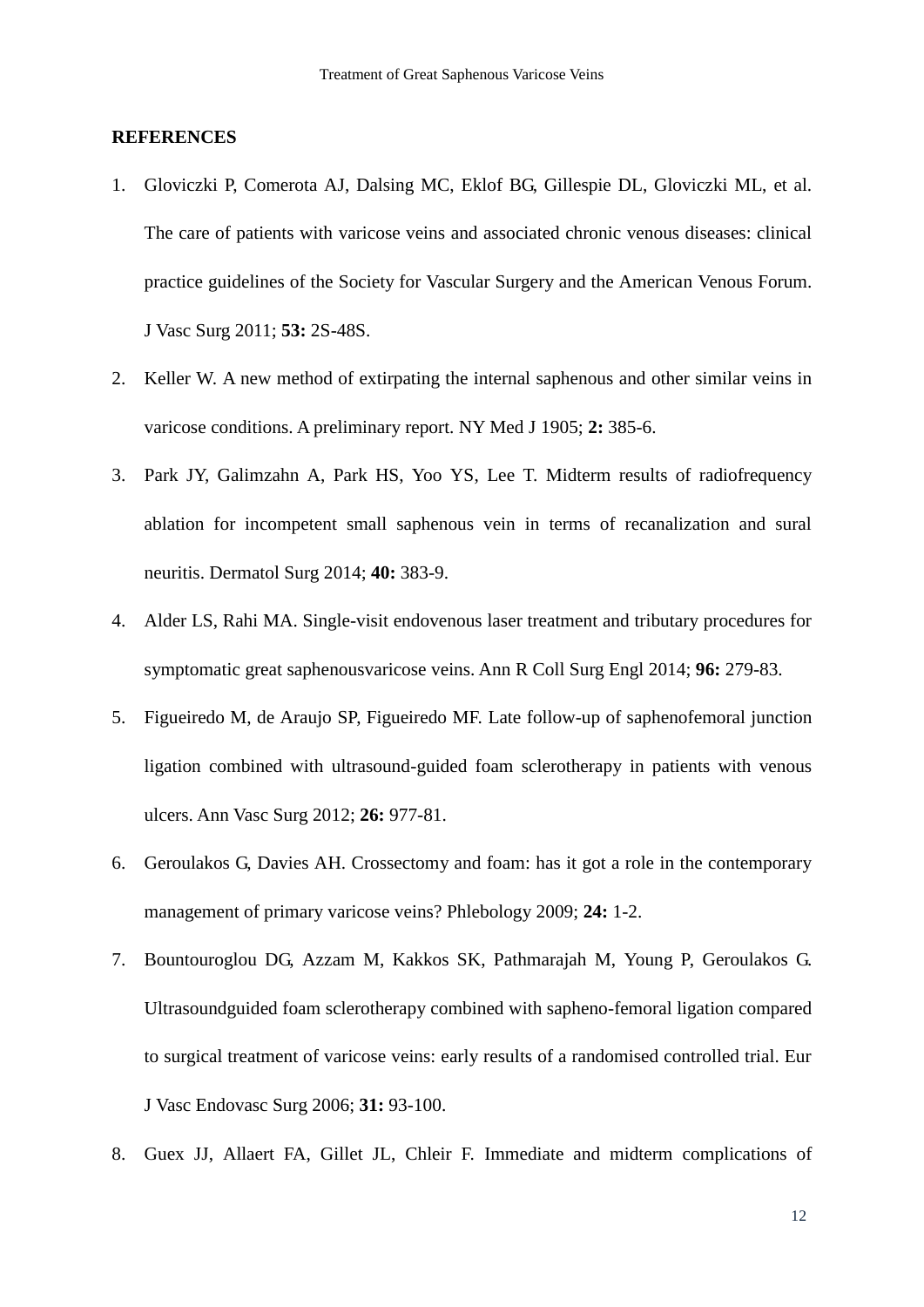sclerotherapy: report of a prospective multicenter registry of 12173 sclerotherapy sessions. Dermatol Surg 2005; **31:** 123-8.

- 9. Michaels JA, Brazier JE, Campbell WB, MacIntyre JB, Palfreyman SJ, Ratcliffe J. Randomized clinical trial comparing surgery with conservative treatment for uncomplicated varicose veins. Br J Surg 2005; **93:** 175-81.
- 10. Murad MH, Coto-Yglesias F, Zumaeta-Garcia M, Elamin MB, Duggirala MK, Erwin PJ, et al. A systematic review and meta-analysis of the treatments of varicose veins. J Vasc Surg 2011; **53:** 49S-65S.
- 11. Nelzén O, Fransson I. Varicose vein recurrence and patient satisfaction 10-14 years following combined superficial and perforator vein surgery: a prospective case study. Eur J Vasc Endovasc Surg 2013; **46:** 372-7.
- 12. Sugiyama S, Uchida H, Miyade Y, Inaki Y, Matsubara S. The influence of residual below-knee reflux and incompetent perforating veins on venous function after stripping surgery. Ann Vasc Dis 2013; **6:** 159-63.
- 13. MacKenzie RK, Allan PL, Ruckley CV, Bradbury AW. The effect of long saphenous vein stripping on deep venous reflux. Eur J Vasc Endovasc Surg 2004; **28:** 104-7.
- 14. Park SW, Yun IJ, Hwang JJ, Lee SA, Kim JS, Chee HK, et al. Fluoroscopy-Guided Endovenous Sclerotherapy Using a Microcatheter Prior to Endovenous Laser Ablation: Comparison between Liquid and Foam Sclerotherapy for Varicose Tributaries. Korean J Radiol 2014; **15:** 481-7.
- 15. McAree B, Ikponmwosa A, Brockbank K, Abbott C, Homer-Vanniasinkam S, Gough MJ. Comparative stability of sodium tetradecyl sulphate (STD) and polidocanol foam: impact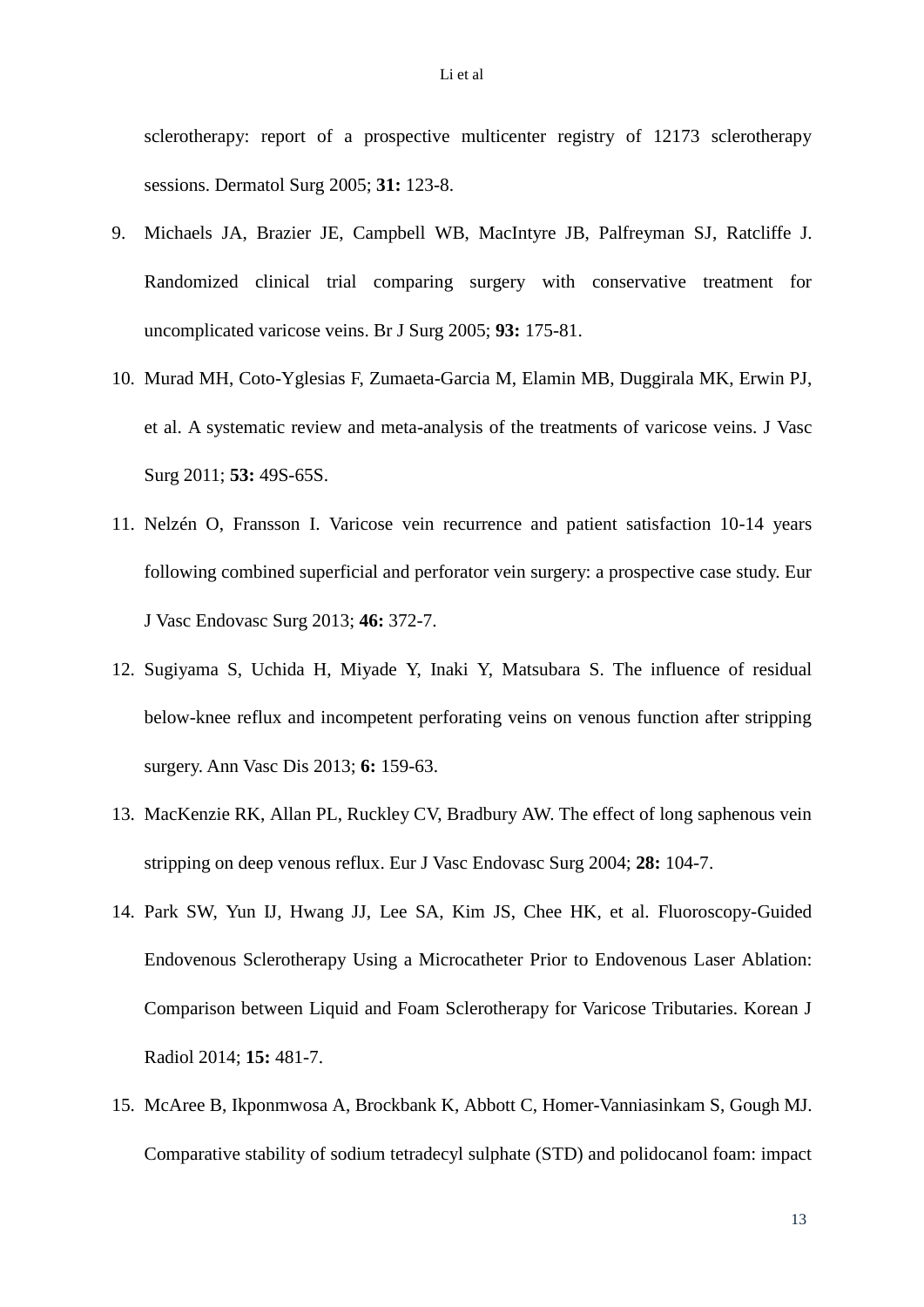on veindamage in an in-vitro model. Eur J Vasc Endovasc Surg 2012; **43:** 721-5.

- 16. Fabi SG, Peterson JD, Goldman MP, Guiha I. An investigation of coagulation cascade activation and induction of fibrinolysis using foamsclerotherapy of reticular veins. Dermatol Surg 2012; **38:** 367-72.
- 17. de Roos KP, Groen L, Leenders AC. Foam sclerotherapy: investigating the need for sterile air. Dermatol Surg 2011; **37:** 1119-24.
- 18. VAN Deurzen B, Ceulen RP, Tellings SS, VAN DER Geld C, Nijsten T. Polidocanol concentration and time affect the properties of foam used for sclerotherapy. Dermatol Surg 2011; **37:** 1448-55.
- 19. Breu FX, Guggenbichler S, Wollmann JC. 2nd European consensus meeting on foam sclerotherapy 2006, Tegernsee, Germany. Vasc Dis 2008; **37:** 1-29.
- 20. Abela R, Liamis A, Prionidis I, Mathai J, Gorton L, Browne T, et al. Reverse foam sclerotherapy of the great saphenous vein with sapheno-femoral ligation compared to standard and invagination stripping: a prospective clinical series. Eur J Vasc Endovasc Surg 2008; **36:** 485-90.
- 21. Kalodiki E, Lattimer CR, Azzam M, Shawish E, Bountouroglou D, Geroulakos G. Long-term results of a randomized controlled trial on ultrasound-guided foam sclerotherapy combined with saphenofemoral ligation vs standard surgery for varicose veins. J Vasc Surg 2012; **55:** 451-7.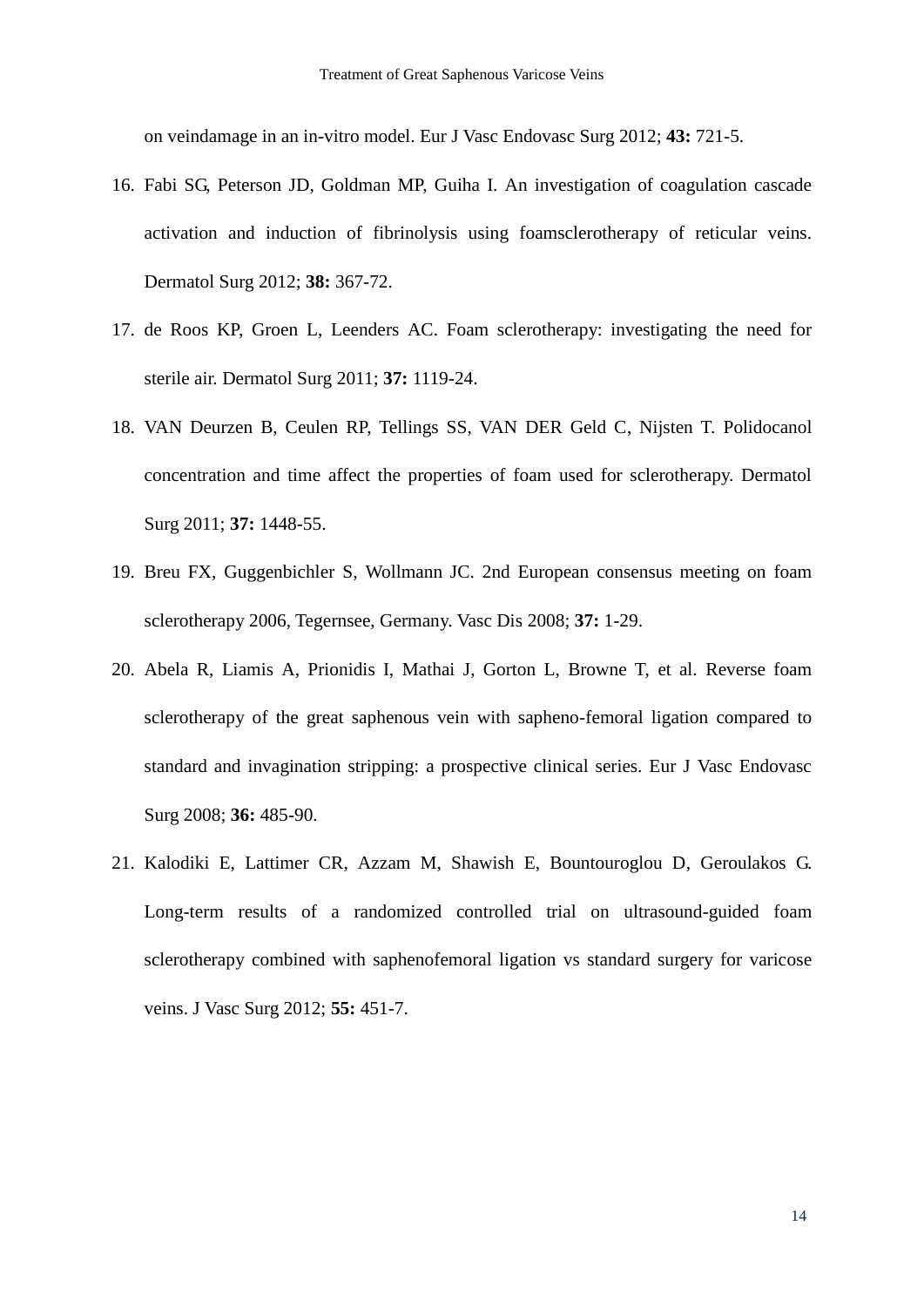# Li et al

Table 1: Comparison of each index of the two groups' patients

|           | Average operation | Time of recovery  | Cases of           | Cases of      | Average hospitalization | Total cases |  |
|-----------|-------------------|-------------------|--------------------|---------------|-------------------------|-------------|--|
|           | time (minutes)    | normal work (day) | postoperative pain | complications | expenditure (Yuan)      |             |  |
| Group A   | $85 \pm 15$       | $8 + 1.2$         | 44                 | 10            | 4025                    | 54          |  |
| Group $B$ | $45 \pm 12*$      | $4 \pm 0.9*$      | $16*$              | 8             | 3978                    | 49          |  |

 $*P<0.05$ 

Table 2: Comparison of postoperative complication

|                        | Group A | Group B |
|------------------------|---------|---------|
| Groin infection        |         |         |
| Groin hematoma         |         |         |
| Saphenous nerve injury |         |         |
| Thrombophlebitis       |         |         |
| Skin pigmentation      |         |         |
| Urinary retention      |         |         |